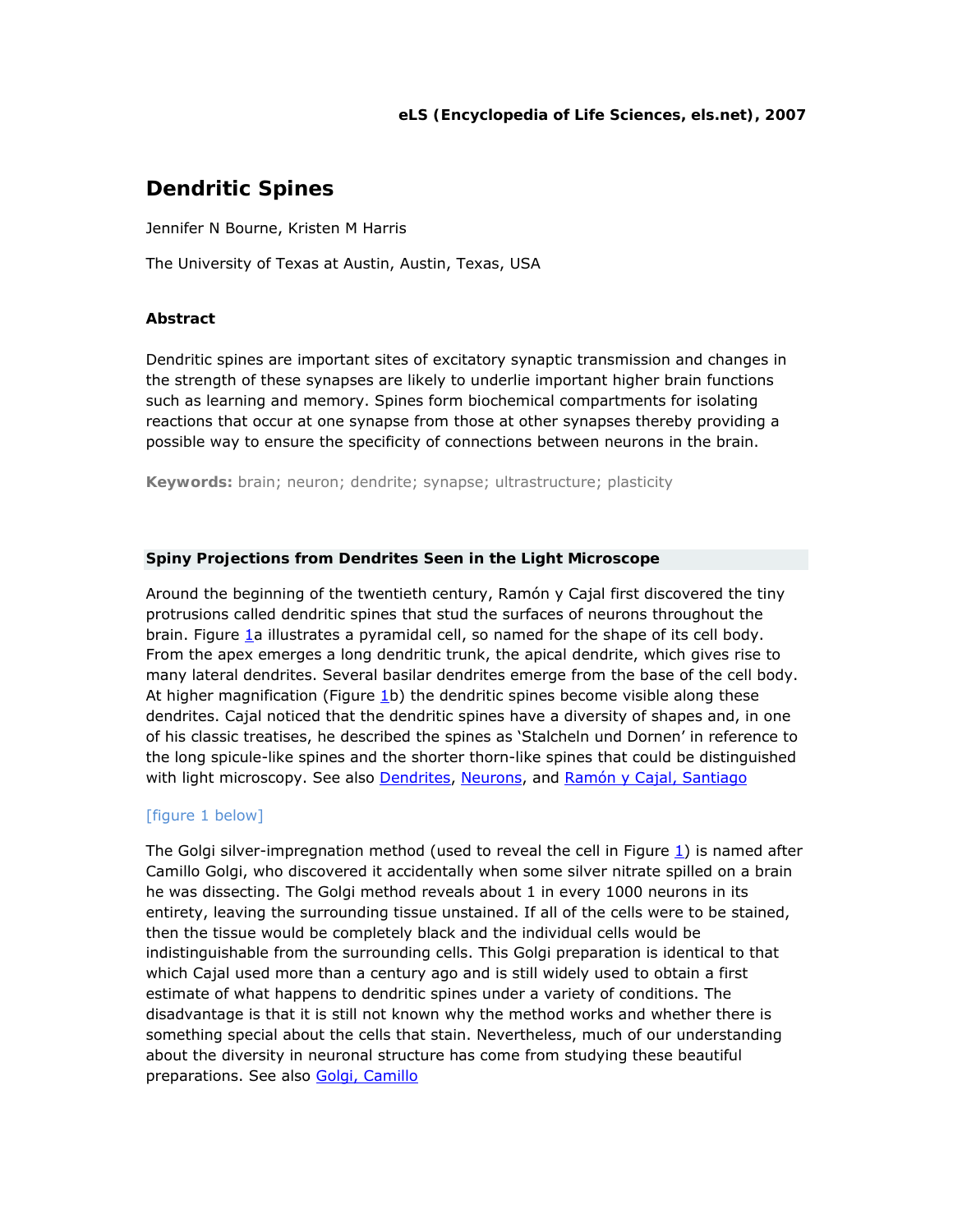From the beginning, Cajal postulated that the spines were the points of contact between cells. Later, Gray discovered, using electron microscopy, that dendritic spines are the major sites of excitatory electrochemical communication between neurons via synapses. Throughout most brain regions, more than 90% of all excitatory synapses occur on dendritic spines; understanding the function of dendritic spines remains one of the major questions in neurobiology. See also Electron Microscopy, Glutamatergic Synapses: Molecular Organisation, and Synapses

Modern studies of dendritic spines can be summarized around attempts to answer four key questions: How big are the spines and what do they contain? How do they interact with the structures that surround them in the brain? How are new spines generated, during development and in the adult nervous system? Are changes in spine structure involved in more global brain processes, such as learning and memory? Many new methods have been developed to answer these questions, including computer-assisted reconstruction from serial sections at the electron microscopic level and functional imaging using confocal and two-photon microscopy. In combination with electrophysiological analyses of neurons, these imaging approaches are beginning to give new insights into the functions of dendritic spines and their synapses. In addition, new molecular labels have made it possible to probe the identity of molecules that could mediate these functions in the dendritic spines. See also Confocal Microscopy, Imaging: An Overview, Learning and Memory, Molluscs: Learning and Memory, and Vertebrate Central Nervous System

## **Distinctive Structural Features of Dendritic Spines**

#### **Spine morphology**

Dendritic spines have a wide variety of sizes, shapes and subcellular compositions, both within and across brain regions. Most spines can be classified by their shapes as stubby, thin or mushroom-shaped (Figure  $2a$ ). Occasionally, dendritic spines have multiple branches, each of which can be innervated by the same presynaptic axon or by different axons depending on brain region. Sometimes one or more of the spine branches have no presynaptic axon.

## [figure 2 below]

Three-dimensional reconstructions of dendritic spines have revealed their total size to range more than 100-fold. Neighbouring spines on the same short segment of dendrite can express this full range of dimensions (Figure  $2b$ ). This finding provided the first clue that individual spines might act as separate units.

For all spines, the postsynaptic density occupies only about 10–15% of the total spine surface area, suggesting that the nonsynaptic membrane must be present in a particular proportion to support synaptic function. In addition, the volume and surface area of the spine are proportional to the area of the synapse on its head, to the volume of smooth endoplasmic reticulum it contains and to the number of vesicles in the presynaptic bouton.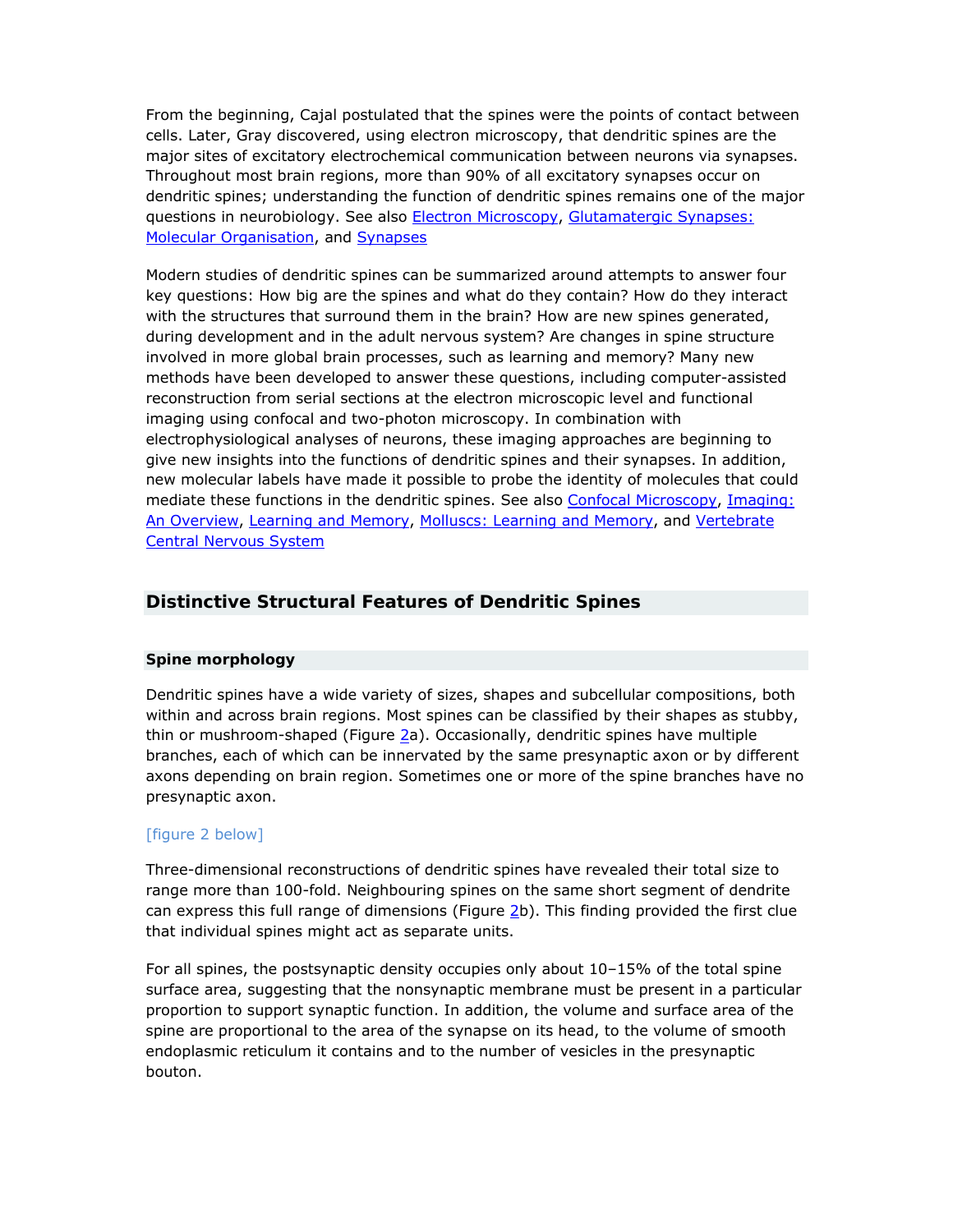#### **Synapses**

As indicated above, dendritic spines are the major postsynaptic target for excitatory synapses throughout the central nervous system. These excitatory synapses are characterized by a thickened postsynaptic density (PSD) occurring on the spine head, across from a presynaptic axon containing round clear vesicles (Figure 2a). Threedimensional reconstruction from serial electron microscopy reveals that some of these PSDs are uniform discs, referred to as macular PSDs. Other PSDs have electron-lucent regions, which create the appearance of perforations in the PSD, and these synapses are termed perforated PSDs (Figure  $2a$ ). Perforated PSDs occur preferentially on the large mushroom-shaped dendritic spines. Over 30 different proteins, known to be involved in synaptic transmission or maintaining the integrity of the synapse, have been identified in the PSD. See also Animal Cell Separation and Subcellular Fractionation, and Synapse Formation

In some brain regions a second synapse occurs directly on the spine neck. This second synapse differs from the primary excitatory synapse. Its structure is different, in that there is not a thickened PSD and the presynaptic bouton contains smaller, round and flattened vesicles. Immunostaining shows these synapses to contain inhibitory and modulatory substances that could alter the strength of the excitatory synapse occurring on the spine head. See also Neurotransmitter Release from Presynaptic Terminals, and Synaptic Vesicles: Methods for Preparation

#### **Localization of organelles**

Smooth endoplasmic reticulum (SER) is an organelle that is likely to be involved in sequestering calcium. Depending on the particular brain regions, few, many, or most of the dendritic spines contain SER (Figure 2a). For example, only about 14% of the hippocampal CA1 spines contain SER, and most of it occurs laminated with densestaining material into a structure known as the spine apparatus (as in Figure  $2a$ ) in the large, complex spines. In contrast, nearly 100% of the cerebellar Purkinje spines contain SER in a tubular network. Polyribosomes are also present in or near the base of some dendritic spines (Figure 2b), suggesting that local protein synthesis of dendritic messenger ribonucleic acids (mRNAs) can occur in the spines. Synaptic plasticity such as that which occurs during long-term potentiation or learning and memory, can shift the distribution of polyribosomes into spines. Similarly, endosomal compartments including coated pits and vesicles, large vesicles, tubules and multivesicular bodies are restricted to a subpopulation of dendritic spines that differs from spines that contain SER. Mitochondria rarely occur in dendritic spines and are usually restricted to those that are very large, complex and highly branched. However, during periods of active synapse formation and remodelling in cultured neurons, mitochondria can localize to smaller dendritic spines. See also Cell Staining: Fluorescent Labelling of the Endoplasmic Reticulum, Eukaryotic Ribosomes: Assembly, Messenger RNA: Interaction with Ribosomes, and Protein Export from Endoplasmic Reticulum to the Cytosol: *In Vitro* **Methods**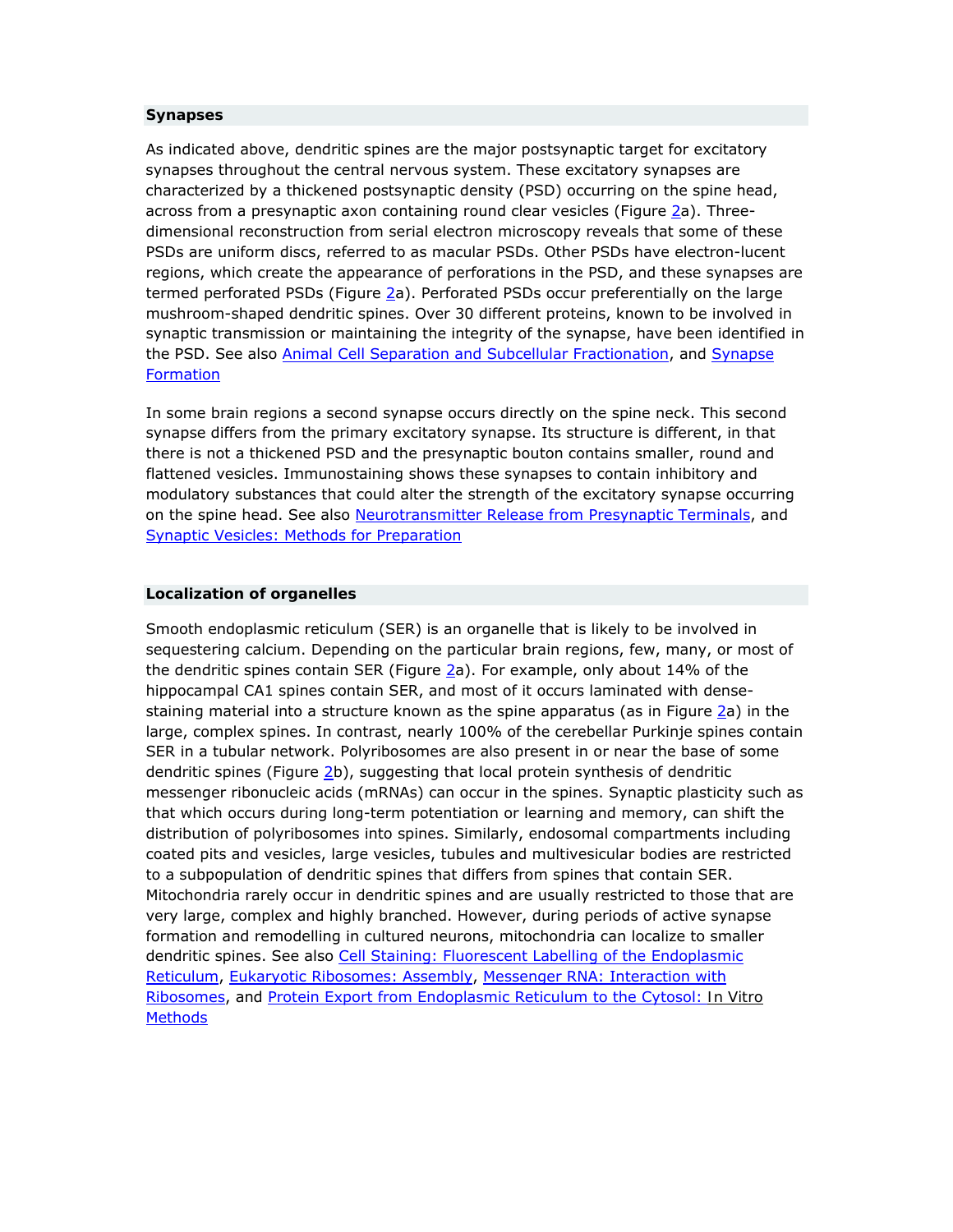#### **Cytoskeleton**

In the dendrite proper, microtubules are a prominent cytoskeletal element, involved in basic structure as well as the transport of organelles, such as mitochondria and vesicles containing membrane associated proteins. In contrast, the cytoskeleton of dendritic spines is usually devoid of microtubules except for the very largest spines in a few brain regions, such as hippocampal area CA3. Spine cytoplasm is characterized instead by a loose network of filaments comprised of actin and actin-binding proteins. The actin filaments are longitudinally situated in the spine neck, while those in the head are organized into a lattice. The actin filaments have been thought to provide both the scaffolding for supporting spine shape and a mechanism whereby the shape can be rapidly altered in a calcium-dependent fashion. Molecules found in the spine cytoplasm which could bind with the actin cytoskeleton, usually in a calcium-dependent manner, include calmodulin, myosin, brain spectrin (fodrin), microtubule-associated protein (MAP)-2 and a host of synaptic molecules located in the PSD, such as α-actinin, which may be crucial for mediating changes in the strength of synaptic transmission. See also Actin and Actin Filaments, Axonal Transport and the Neuronal Cytoskeleton, Cytoskeleton, Hippocampus, and Tubulin and Microtubules

#### **Presynaptic vesicles**

The axonal boutons which form synapses with dendritic spines have numerous round clear vesicles (Figure  $2a$ ). The membrane surrounding the vesicles contains specific molecules involved in filling the vesicles with neurotransmitter, docking them with the presynaptic membrane and fusing the vesicle with the membrane, thereby releasing the neurotransmitter, usually glutamate, into the synaptic cleft. The total number of vesicles can range from as few as 1–3 to more than 2000 in each axonal bouton. This number is proportional to spine volume, the volume of the SER and the area of the PSD on the dendritic spine. An area of active research is to determine how variation in vesicular size, composition and distribution influences the properties of synaptic transmission at dendritic spine synapses. See also Synapse Formation, Synaptic Vesicle Fusion, Synaptic Vesicle Proteins, and Synaptic Vesicle Traffic

#### **Synaptic cleft**

Between the membranes of the presynaptic axon and the postsynaptic dendritic spine is a gap, the synaptic cleft, which is about 10–20 nm wide and is filled with a densestaining material. The composition of this dense-staining material is not known; however, it is likely to contain cell adhesion molecules which span the two membranes and serve both structural and molecular signalling functions.

#### **Connections between dendritic spines and astrocytic processes**

Astrocytes are glial cells in the central nervous system which are involved in regulating ions, glucose and neurotransmitter concentration in the extracellular space (Figure  $2a$ ). In some brain regions, such as the cerebellum, astrocytic processes surround the spine and presynaptic axon, thereby tightly controlling the escape of molecules from the synaptic cleft. At some spines the astrocytic processes also form cell adhesion junctions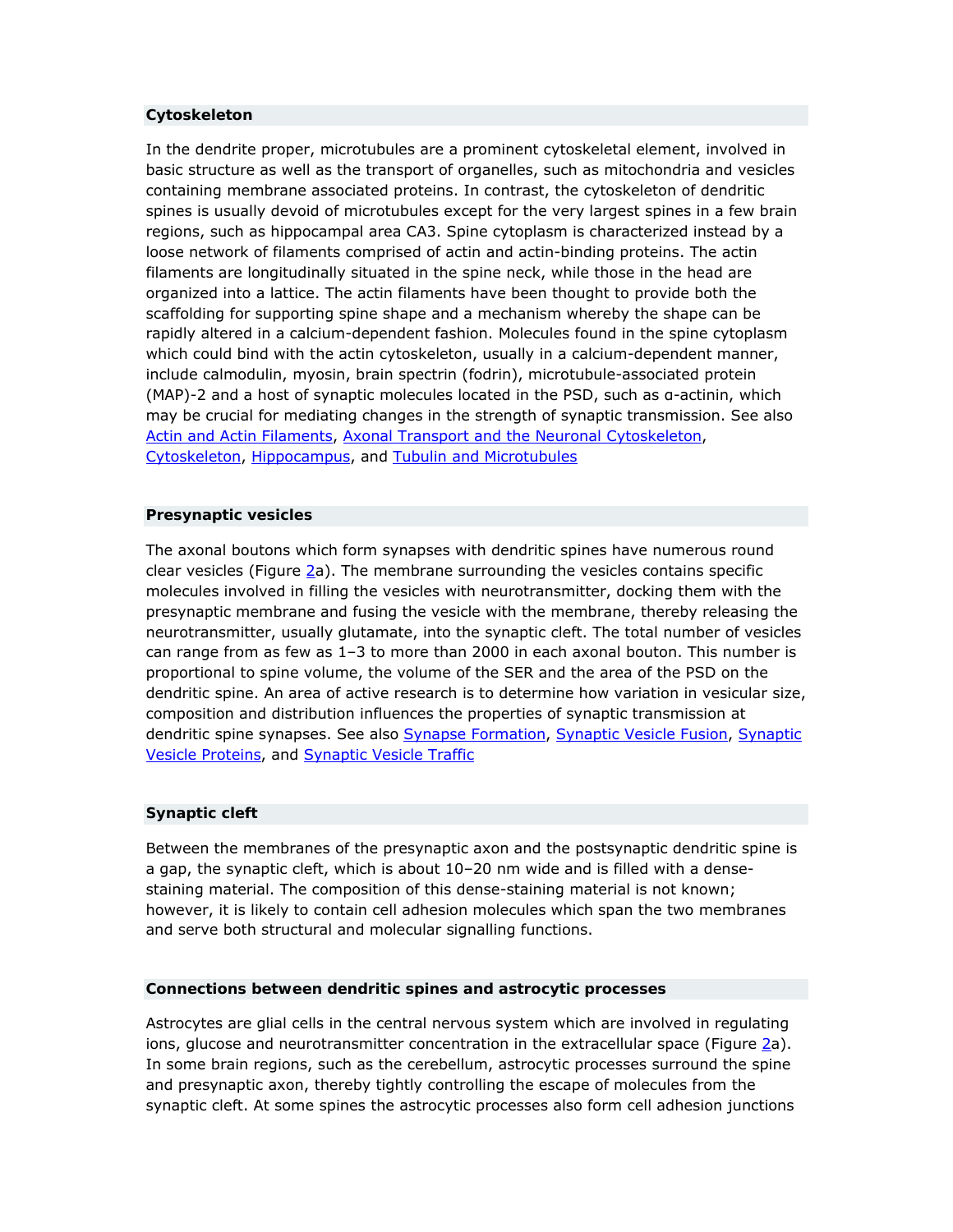where there can be direct signalling between the spines and astroglia during synaptic transmission. Extensive projections of astroglia throughout the neuropil position them to scale synaptic responses at the level of entire neuronal networks. Another important role of the astrocytes is to protect the neuron from calcium-induced neurotoxicity. This regulation could also be aided by SER, which is found on either side of the cell adhesion junctions between spines and the astrocytic processes.

In addition to affecting the physiological properties of synapses, astroglia can also regulate the structure of dendritic spines in response to synaptic activity. Astroglial processes tend to be found around larger and presumably more mature synapses, while areas that have undergone recent spinogenesis tend to be devoid of astroglia. Thus in the mature brain, astroglia may be involved in enhancing the stability of spines. Interactions between cell surface molecules and the release of various soluble factors by astroglia may be of crucial importance to the turnover and structural alteration of spines observed with synaptic plasticity. See also Astrocytes and Brain Signalling

#### **Dendritic Spines Enhance Connectivity**

With the evolution of the brain, the increase in synaptic density had to be accompanied by a significant reorganization of the neuropil. Dendritic spines permit dendrites to synapse with neurons 1–2  $\mu$ m away, which allows for more synapses in a densely packed neuropil (Figure 3a). Even some invertebrate neurons exhibit spine-like structures, indicating dendritic spines appeared well before the evolution of the complex mammalian brain. Consider the simple case of an orthogonal relationship between dendrites and axons (Figure 3b, left side). There can only be two synapses on either side of the dendrite in any given plane without the presence of spines. Dendrites with spines can reach beyond their immediate perimeter to connect with axons in nearby rows, thereby at least doubling the density of possible connections. In addition, the shape of dendritic spines allows efficient interdigitation between neighbouring processes, thus achieving the high synapse-packing density in the neuropil (Figure 3b, right side).

## [figure 3 below]

## **Dendritic Spines as Electrical Compartments**

#### Amplification of voltage in spine head

The constriction in dendritic spine necks poses a small resistive barrier thereby amplifying the depolarization attained in the immediate vicinity of the synapse, in contrast to that which would be generated if the synapse occurred directly on the wide dendritic shaft (Figure 3c). Computer simulations have revealed that most of the spine necks are sufficiently wide and short so that charge transfer to the postsynaptic dendrite is 85-100% completed within 100 ms after the initiation of a synaptic event. The time delay in charge transfer is sufficient, however, to provide a transient amplification of voltage at the spine synapse which may facilitate opening of voltage-dependent channels in the spine head, such as the calcium-channel associated with the N-methyl-D-aspartate (NMDA) class of glutamate receptors. See also Learning and Memory, NMDA Receptors, and Voltage-gated Potassium Channels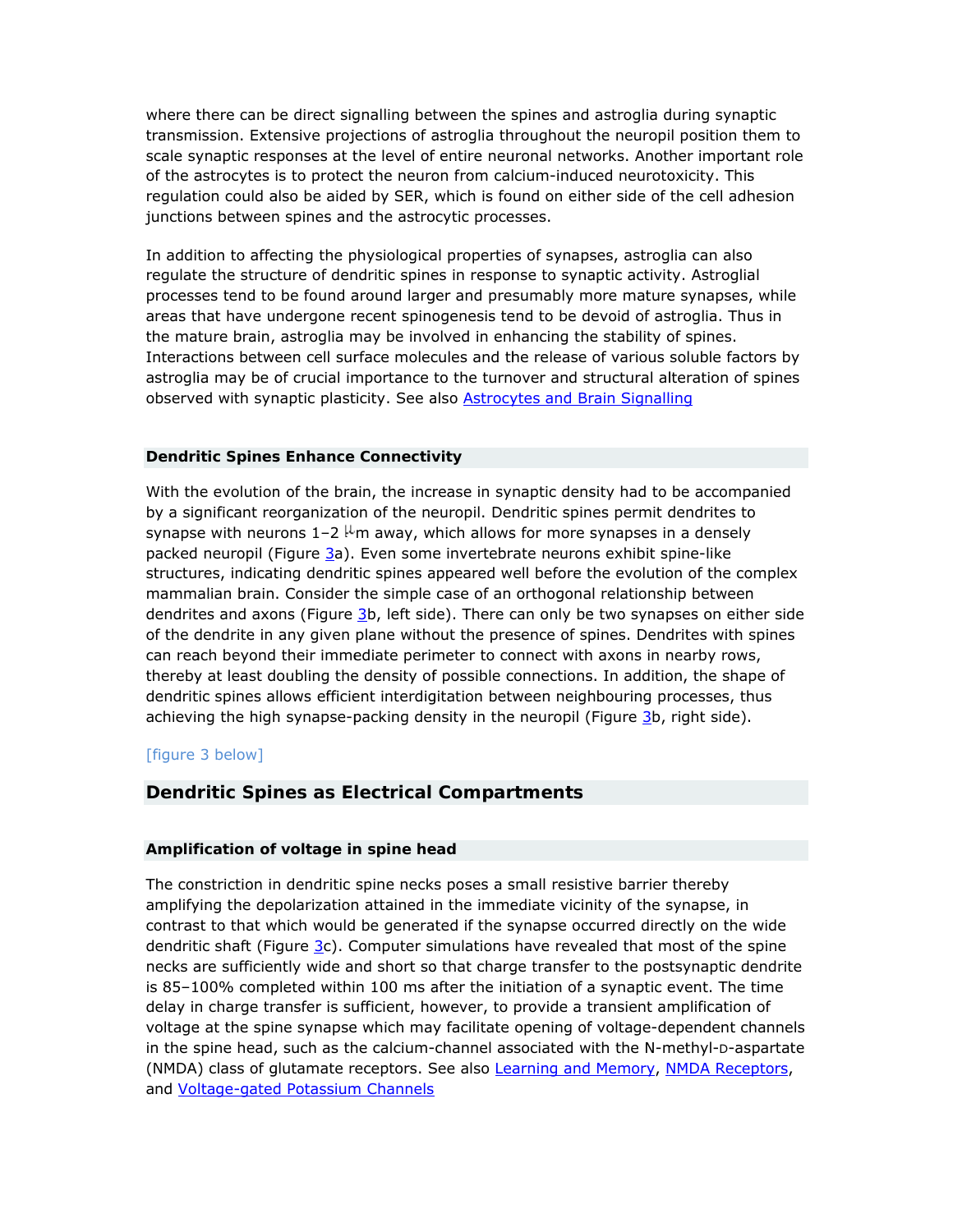#### **Sharing of postsynaptic potential**

A long-standing hypothesis has been that the narrow dimensions of the spine neck would attenuate current flow between the spine head and the dendrite. Morphological evidence suggests, however, that most spine necks are not thin and long enough to significantly reduce the charge transferred to the parent dendrite. Current electrophysiological evidence from hippocampal CA1 cells suggests that the mean synaptic conductance for a minimal evoked response is  $0.21 \pm 0.12$  ns, such that the current generated by release of 10–20 quanta would likely be fully transmitted to the postsynaptic dendrite. Thus the constriction in the spine neck is not sufficient to prevent addition of voltage changes among coactivated synapses. Other models endow the spine with active membrane that would further enhance the sharing of postsynaptic potentials among neighbouring spines (Figure 3c). See also Membrane Potential

#### **Dendritic Spines as Biochemical Compartments**

Compartmentalization of calcium has now been demonstrated in the heads of dendritic spines under a variety of conditions. Two features of spines help to achieve localization of this second messenger in spine heads at least for a short time: (1) the spine neck could provide a narrow diffusion path and (2) a rise in spine calcium could cause release from SER, the intracellular calcium stores thereby amplifying the calcium signal. Biochemical compartmentalization in spine heads may also serve an important role in restricting calcium from the postsynaptic dendrites and preventing excitotoxic cell damage such as microtubule breakdown and mitochondrial swelling. Since dendritic spines rarely have microtubules or mitochondria, high calcium concentrations in the spine head is less likely to have these detrimental effects. Not all spine morphologies would be expected to restrict diffusion, and only some spines have internal stores. A recent study that utilized caged glutamate to activate NMDA receptors and a low-affinity  $Ca<sup>2+</sup>$  indicator (to minimize the perturbation of endogenous  $Ca<sup>2+</sup>$  buffering) indicates that small spines with narrow necks exhibit large, isolated increases in  $\lceil Ca^{2+} \rceil$ . However, the necks of larger spines allow for a greater efflux of  $Ca<sup>2+</sup>$  into the dendritic shaft at the base of the spine. Perhaps only a subset of spines, or alternatively all spines, but only at a restricted time during their lifetime, achieve the compartmentalization of calcium, whether in spines or along a short segment of dendrite and its associated spines. See also Calcium and Neurotransmitter Release, and Fluorescent Probes Used for Measuring Intracellular Calcium

The specific localization of voltage-dependent calcium channels is also an important factor in determining which components of the dendritic arbour will compartmentalize and utilize relatively high concentrations of calcium. Whether spines preferentially sequester other second messengers remains to be determined. Certainly those tethered to the PSD are prevalent in spines, but further work is needed to determine how they are targeted to spines and whether compartmentalization in the spine head is a crucial element in their regulation. Recent evidence suggests that synaptic activity can create a bidirectional barrier to the diffusion of proteins, indicating a synapse-specific mechanism to amplify the biochemical signals necessary for establishing plasticity (Figure 3d). In addition, the presence of polyribosomes in some spines could provide the necessary machinery for generating plasticity-related proteins locally (Figure 2b).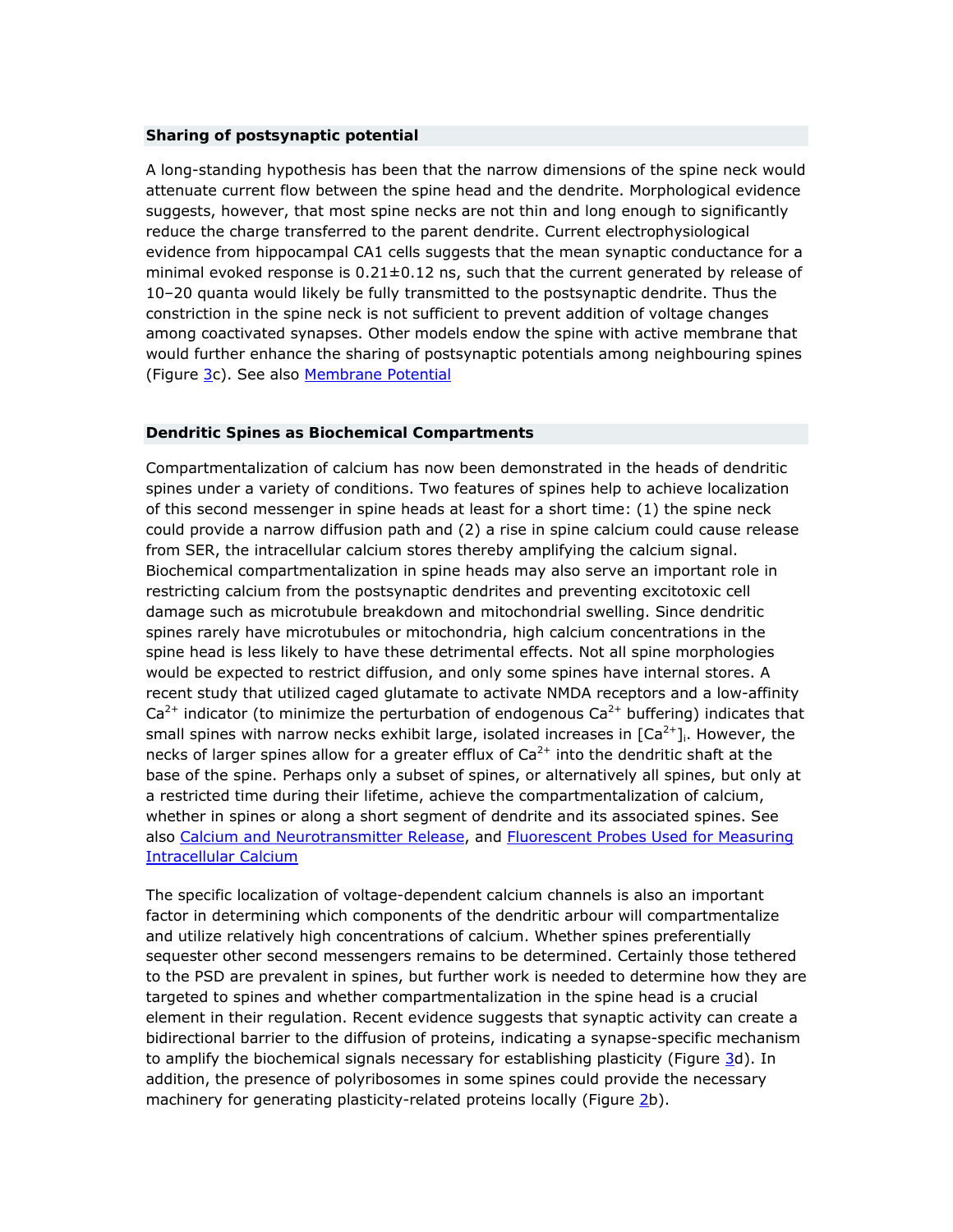## **Synaptic Activity and Structural Plasticity of Dendritic Spines**

## **Spine stability and turnover**

The stability of spines largely depends on the level of synaptic activity and the developmental stage of the neuron. In immature neurons, spines and filopodia turnover rapidly as connections are formed and stabilized. Only a small amount of glutamate is required to stabilize a spine. Excitotoxicity resulting from too much glutamate can result in the disappearance of spines, while a block of synaptic transmission can result in robust spinogenesis, particularly on mature neurons following traumatic injury or exposure to cold temperatures as occurs during hibernation and some surgical and experimental procedures. The appearance and disappearance of spines may reflect the capacity of mature neurons for recuperative synaptogenesis or a form of synaptic scaling, a homeostatic mechanism that ensures that the output of a postsynaptic cell remains constant despite alterations in synaptic input. In contrast, young neurons do not exhibit spinogenesis with blocked transmission, but rather insert more receptors to maintain synaptic homeostasis.

Brain regions also differ in the amount of synaptic turnover that occurs with the modulation of sensory experience. Recent technological advances have allowed dendritic spines of the somatosensory cortex to be imaged *in vivo* for periods of time ranging from a few hours to a few months. Small dendritic protrusions (thin spines or filopodia) appear and disappear in an experience-dependent manner associated with synapse formation or elimination, while larger spines persist for months. The effect of sensory experience on synapse number depends on the rates of synapse formation and elimination at different developmental stages, and the percentage of stable spines increases with age.

## **Structural synaptic plasticity at dendritic spines**

Results from many studies suggest that spines undergo changes in structure with synaptogenesis during development, with the behavioural changes associated with learning and memory, and under pathological conditions associated with neural dysfunction. During development, the number of synapses and dendritic spines increases steadily and in some cortical regions of higher mammals, the total number of spines appears to peak during adolescence, declining to a plateau in early adulthood. This peak is thought to occur during some critical period and its duration is lengthened by preventing synaptic activation in the brain, suggesting that synaptic transmission mediates the pruning of excess synapses. See also Developmental Biology of Synapse Formation

Long-term potentiation (LTP) is a cellular model of learning and memory that has been extensively investigated regarding changes in spine and synapse structure. LTP is expressed as an enhanced synaptic response following a brief, high-frequency stimulation of the synapses. Two key structural changes would contribute to a potentiated synaptic response: an increase in the number of spines or an increase in the size of synapses with LTP. Several studies in the hippocampus over the last 30 years have attempted to link structural alterations of the synapse to the increase in synaptic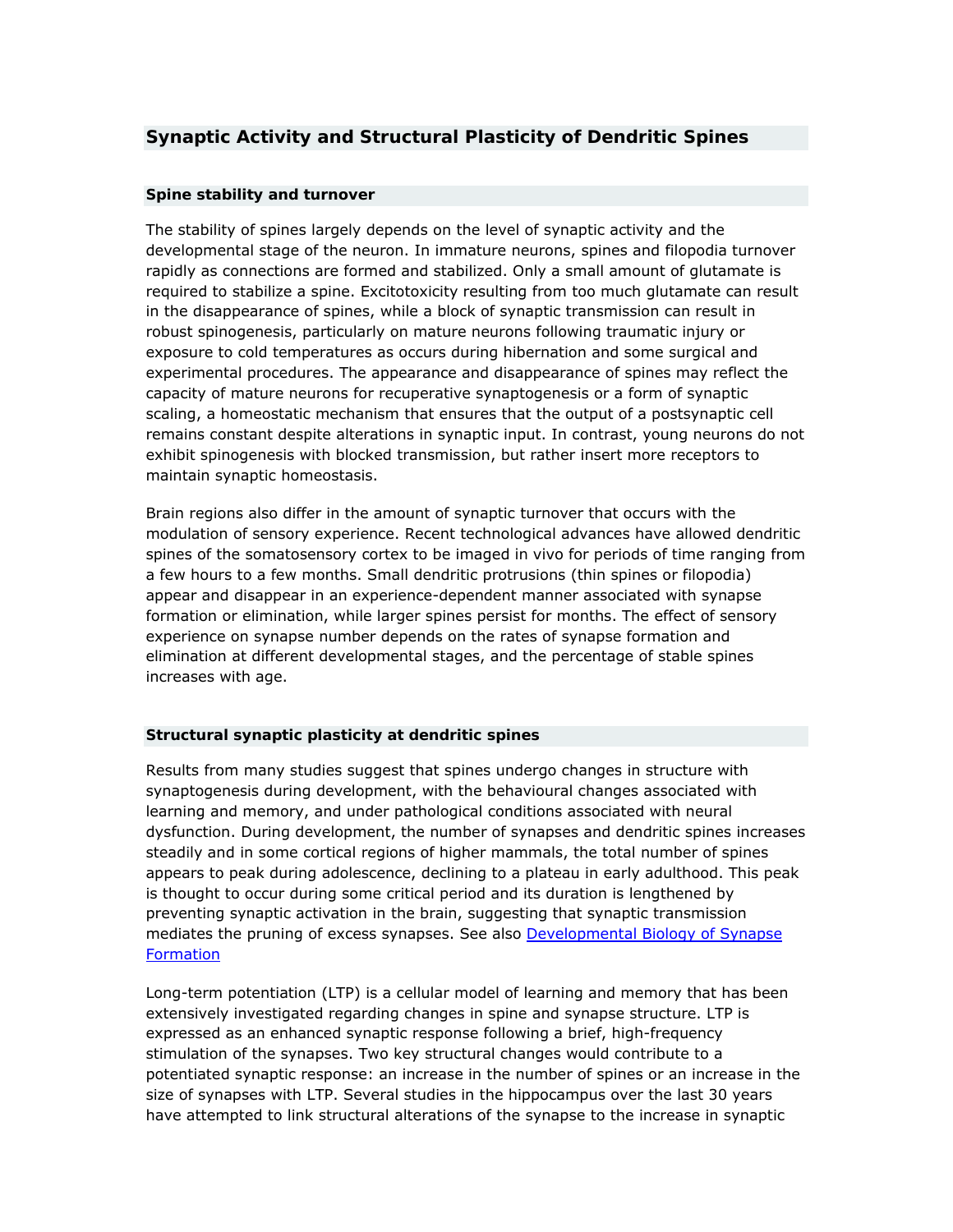strength, but the results remain controversial, particularly in the adult brain. Early studies describe an input-specific increase in spine volume and a shortening of spines accompanied by an enlargement of the spine neck. Overall spine density and branched spines in particular are increased 30 min after the *in vivo* induction of LTP in the hippocampus, although the increase in branched spines may be due to high-frequency stimulation alone, even in the absence of LTP. While there has been some speculation that branched spines might arise from the splitting of individual potentiated spines, careful three-dimensional reconstructions of the neuropil have revealed that branched spines never synapse on the same axonal bouton. In addition, the number of neuronal and dendritic processes that pass between the branches argues against the idea of spine splitting. An alternative hypothesis suggests that branched spines arise from the formation of new protrusions called filopodia which can be initiated by the enhanced synaptic activity, navigate between neighbouring processes to find a presynaptic partner and then become dendritic spines. In any case, the majority of morphological alterations that have been attributed to *in vivo* induction of LTP have included more subtle changes such as increases in the concavity of spine heads and an increase in PSD area, as well as an increase in the ratio of perforated to nonperforated PSDs. Because perforated PSDs tend to occur in mushroom spines, this change could indicate an alteration in spine morphology if potentiation results in a shift from thin spines to mushroom spines. Spine and PSD enlargement are also associated with the translocation of polyribosomes into spines following the induction of LTP in acute PN15 hippocampal slices. Given that the maintenance of LTP is dependent on the synthesis of new proteins, the presence of polyribosomes in a subset of spines may provide an indication of which spines underwent potentiation. See also **Long-term Depression and Depotentiation**, and Long-term **Potentiation** 

Although quite a bit of uncertainty still surrounds the set of structural changes associated with LTP, it appears likely that the effect is selective to potentiated synapses and that changes in a tissue will be correlated with the numbers of stimulated axons and dendrites. Nevertheless, there is evidence that LTP-inducing stimuli can result in increases in spine size and number and may involve the remodelling of the PSD and the translocation of organelles into activated spines. All of these changes could form the basis of long-lasting changes in synaptic strength.

#### **Summary**

Although much is now known about the diversity in the structure of dendritic spines and their synapses, much remains to be learned about how variation in structure might be involved in variation in synaptic function. The challenge for the next generation of neuroscientists will be to discover the full range of molecules residing in dendritic spines and whether the compartments formed by the spines are crucial for the molecular function. Ultimately we will need to learn exactly how the spine compartments work in conjunction with signalling the cell nucleus when changes in synaptic input have occurred. Obtaining this understanding will be important for elucidating the causes of mental retardation where dendritic spines are drastically affected, either remaining as immature, long and thin structures or disappearing all together.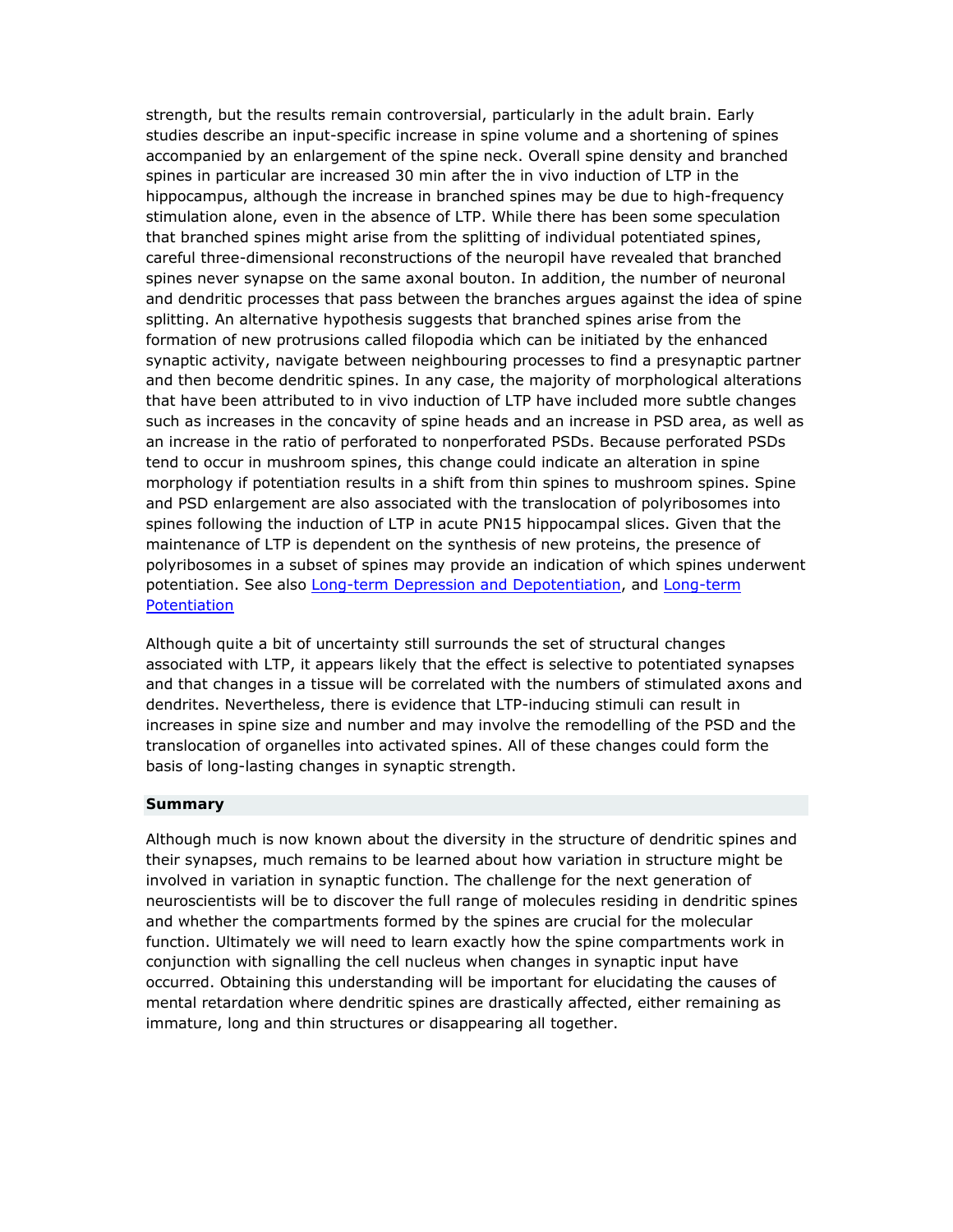#### **End Notes**

 Based in part on the previous version of this Encyclopedia of Life Sciences (ELS) article, Dendritic Spines by Kristen M Harris.

#### **Further Reading**

- Bliss T*,* Collingridge G *and* Morris R *(eds) (2004) Long-term Potentiation: Enhancing Neuroscience for 30 Years. New York: Oxford.*
- Ethell IM *and* Pasquale EB *(2005) Molecular mechanisms of dendritic spine development and remodeling. Progress in Neurobiology 75: 161–205.*
- Harris KM *and* Kater SB *(1994) Dendritic spines: cellular specializations imparting both stability and flexibility to synaptic function. Annual Review of Neuroscience 17: 341–371.*
- Harris KM *and* Stevens JK *(1988) Dendritic spines of rat cerebellar Purkinje cells: serial electron microscopy with reference to their biophysical characteristics. Journal of Neuroscience 8: 4455–4469.*
- Harris KM *and* Stevens JK *(1989) Dendritic spines of CA1 pyramidal cells in the rat hippocampus: serial electron microscopy with reference to their biophysical characteristics. Journal of Neuroscience 9: 2982–2997.*
- Nimchinsky EA*,* Sabatini BL *and* Svoboda K *(2002) Structure and function of dendritic spines. Annual of Review of Physiology 64: 313–353.*
- Peters A*,* Palay SL *and* Webster HDeF *(1991) The Fine Structure of the Nervous System: Neurons and Their Supporting Cells, 3rd edn New York: Oxford.*
- Sorra KE *and* Harris KM *(2000) Overview on the structure, composition, function, development, and plasticity of hippocampal dendritic spines.* Eichenbaum HB *(ed.) with Harris KM and Sorra KE (special issue eds) Dendritic Spines of the Hippocampus. Hippocampus 10: 501–511.*
- Stuart G*,* Spruston N *and* Hausser M *(eds) (2001) Dendrites. New York: Oxford.*
- Yuste R *and* Bonhoeffer T *(2001) Morphological changes in dendritic spines associated with long-term synaptic plasticity. Annual Review of Neuroscience 24: 1071–1089.*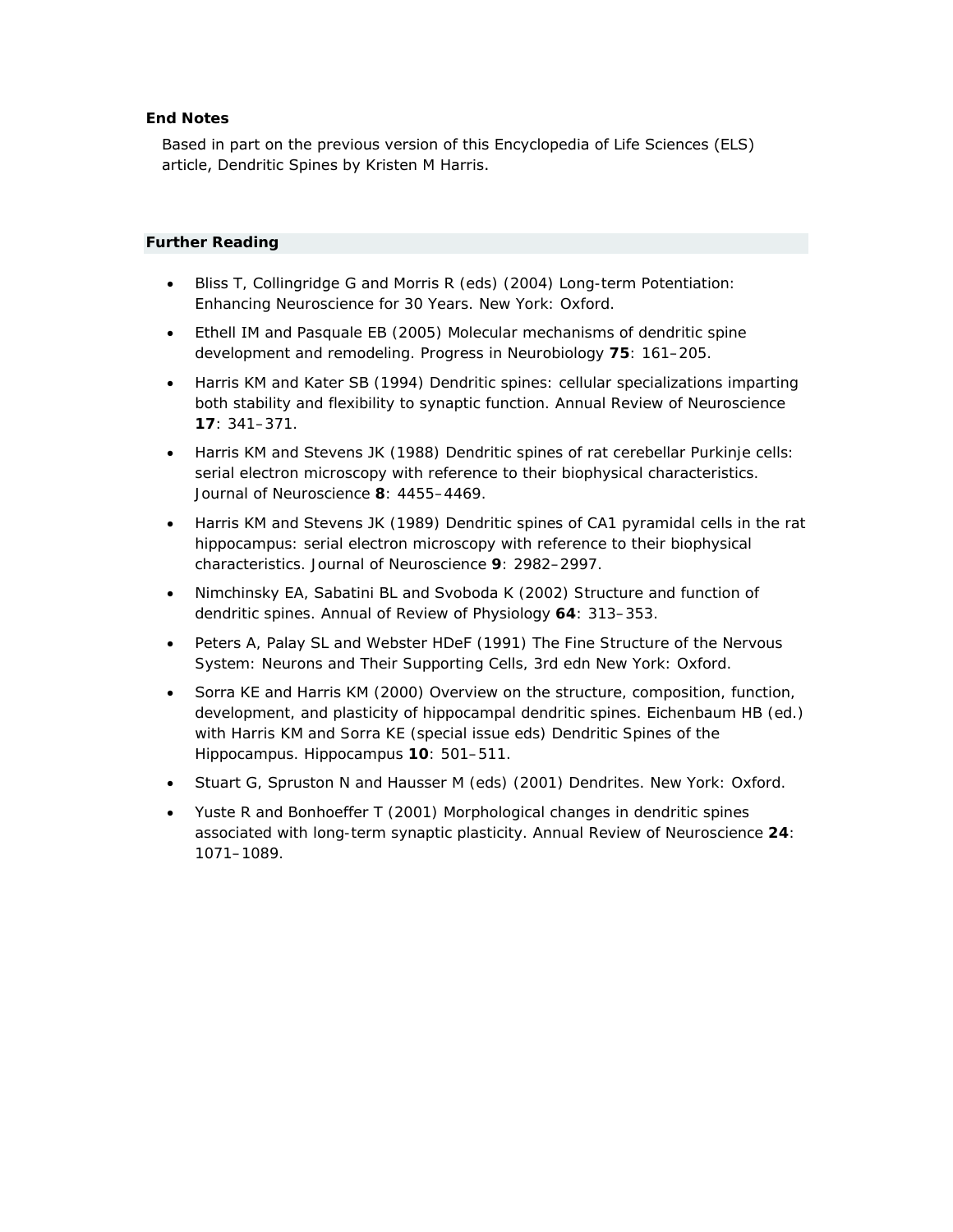

Figure 1. Pyramidal cell in hippocampal area CA1 of the rat brain showing the typical appearance of the principal excitatory neurons that occur throughout the brain. (a) The low-magnification view of these cells shows an apical dendrite projecting towards the upper left quadrant of the figure. Many lateral dendrites emerge from the large apical dendrite. Several basillar dendrites project from the base of the cell soma. Dendritic spines are the tiny projections that stud the surface of these dendrites in both the apical and basillar dendritic arbour. (b) A higher magnification view of the dendrites reveals the tiny spines a thin axon (arrow) passing through the dendritic arbour.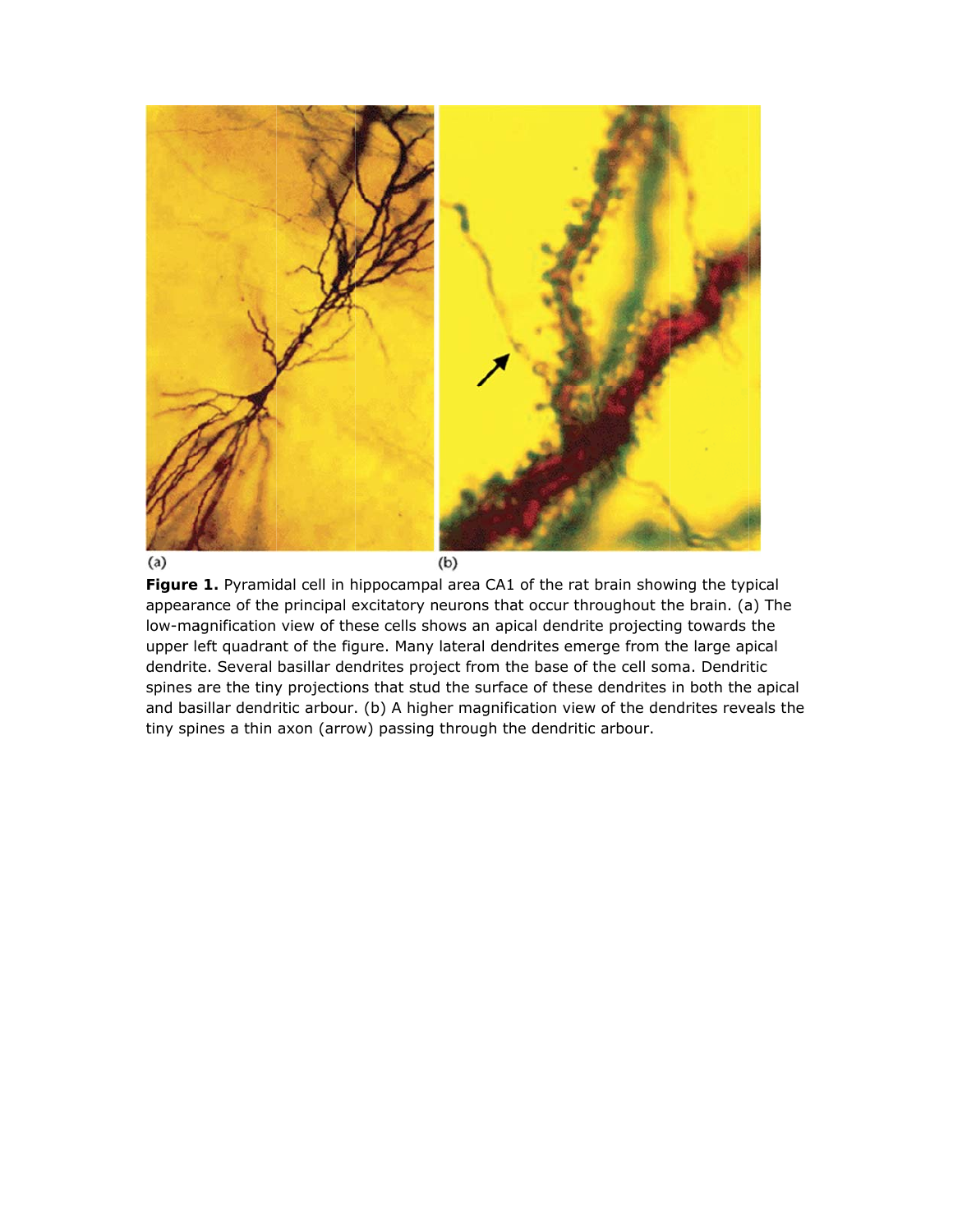

Figure 2. (a) Electron micrograph of a section through dendritic spines in stratum radiatum of hippocampal area CA1 that has been colour coded to identify dendrites (yellow), axons (green) and astroglia (purple). In this fortuitous section, three spines were sectioned parallel to their longitudinal axis revealing spines of the stubby (S), mushroom (m) and thin (t) morphologies. The postsynaptic density (PSD) occurs on the spine head (see t) immediately adjacent the synaptic cleft (c) and to a presynaptic axonal bouton that is filled with round vesicles (v). This t spine contains a small tube of smooth endoplasmic reticulum (ser) in its neck. In the m spine a spine apparatus (sa) is visible. A perforated postsynaptic density (perf) is evident on the head of another mushroom spine. Near to this spine is a large astrocytic process (ast) identified by the glycogen granules and clear cytoplasm. (b) A three-dimensional reconstruction of a dendrite showing a variety of spine and synapse shapes and the presence of polyribosomes (black spheres) at the base of the spines. Scale cube= $1 \, \text{km}^3$ .